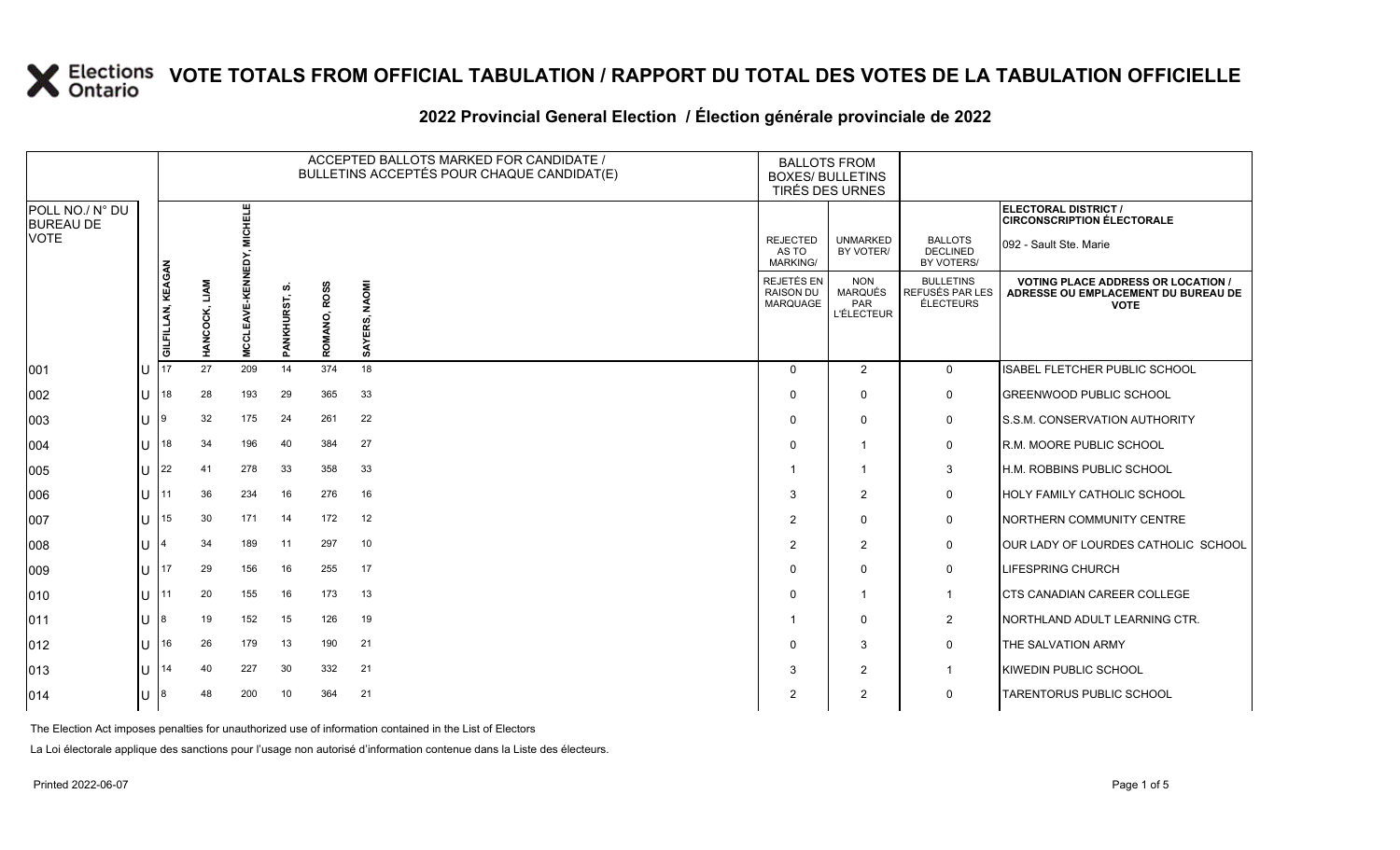### **2022 Provincial General Election / Élection générale provinciale de 2022**

|                                     |        |                   |               |                   |                        |                        | ACCEPTED BALLOTS MARKED FOR CANDIDATE /<br>BULLETINS ACCEPTÉS POUR CHAQUE CANDIDAT(E) | <b>BALLOTS FROM</b><br><b>BOXES/ BULLETINS</b><br><b>TIRÉS DES URNES</b> |                                                          |                                                  |                                                                                                 |
|-------------------------------------|--------|-------------------|---------------|-------------------|------------------------|------------------------|---------------------------------------------------------------------------------------|--------------------------------------------------------------------------|----------------------------------------------------------|--------------------------------------------------|-------------------------------------------------------------------------------------------------|
| POLL NO./ N° DU<br><b>BUREAU DE</b> |        |                   |               | MICHELE           |                        |                        |                                                                                       |                                                                          |                                                          |                                                  | <b>ELECTORAL DISTRICT /</b><br><b>CIRCONSCRIPTION ÉLECTORALE</b>                                |
| <b>VOTE</b>                         |        |                   |               |                   |                        |                        |                                                                                       | <b>REJECTED</b><br>AS TO<br><b>MARKING/</b>                              | <b>UNMARKED</b><br>BY VOTER/                             | <b>BALLOTS</b><br><b>DECLINED</b><br>BY VOTERS/  | 092 - Sault Ste. Marie                                                                          |
|                                     |        | GILFILLAN, KEAGAN | HANCOCK, LIAM | MCCLEAVE-KENNEDY, | ທ<br><b>PANKHURST,</b> | <b>ROSS</b><br>ROMANO, | <b>NAOMI</b><br>SAYERS,                                                               | REJETÉS EN<br><b>RAISON DU</b><br><b>MARQUAGE</b>                        | <b>NON</b><br>MARQUÉS<br><b>PAR</b><br><b>L'ÉLECTEUR</b> | <b>BULLETINS</b><br>REFUSÉS PAR LES<br>ÉLECTEURS | <b>VOTING PLACE ADDRESS OR LOCATION /</b><br>ADRESSE OU EMPLACEMENT DU BUREAU DE<br><b>VOTE</b> |
| 015                                 |        | 26                | 54            | 328               | 41                     | 459                    | 33                                                                                    | $\Omega$                                                                 | 0                                                        | $\mathbf 0$                                      | <b>FREE METHODIST CHURCH</b>                                                                    |
| 016                                 | U      | 17                | 31            | 187               | 17                     | 152                    | 22                                                                                    | 2                                                                        | $\mathbf 0$                                              | 0                                                | MARCONI CULTURAL CENTRE                                                                         |
| 017                                 | U      | 23                | 53            | 372               | 41                     | 319                    | 38                                                                                    |                                                                          | $\overline{2}$                                           | $\overline{2}$                                   | <b>I</b> ST. BASIL CATHOLIC SCHOOL                                                              |
| 018                                 | U      | 17                | 30            | 191               | 21                     | 254                    | 31                                                                                    | 10                                                                       | 0                                                        | 0                                                | <b>NORTHERN HEIGHTS PUBLIC SCHOOL</b>                                                           |
| 019                                 | $U$ 15 |                   | 17            | 92                | $\overline{7}$         | 67                     | 14                                                                                    | $\Omega$                                                                 | $\overline{1}$                                           | 0                                                | <b>BOREAL FRENCH IMMERSION PUBLIC</b><br><b>SCHOOL</b>                                          |
| 020                                 | U      | 15                | 33            | 292               | 32                     | 329                    | 27                                                                                    |                                                                          | -1                                                       | 0                                                | <b>IST. PAUL CATHOLIC SCHOOL</b>                                                                |
| 021                                 | U      | 5                 | 24            | 167               | 9                      | 217                    | 20                                                                                    |                                                                          | 0                                                        | 0                                                | <b>ST. GERARD MAJELLA CHURCH</b>                                                                |
| 022                                 | U      |                   | 5             | 48                | 2                      | 25                     | $\overline{2}$                                                                        | $\Omega$                                                                 | 0                                                        | 0                                                | <b>STATION 49 SENIORS RESIDENCE</b>                                                             |
| 023                                 | U      | 17                | 25            | 236               | 14                     | 178                    | 14                                                                                    |                                                                          | $\Omega$                                                 | 0                                                | <b>ST. ANDREW'S UNITED CHURCH</b>                                                               |
| 024                                 | U      | 18                | 35            | 258               | 26                     | 255                    | 20                                                                                    | $\Omega$                                                                 | $\mathbf{1}$                                             | 0                                                | <b>FRANCIS H. CLERGUE PUBLIC SCHOOL</b>                                                         |
| 025                                 | U      | 10                | 32            | 236               | 11                     | 271                    | 27                                                                                    |                                                                          | $\overline{2}$                                           | $\overline{a}$                                   | <b>RIVER VIEW PUBLIC SCHOOL</b>                                                                 |
| 026                                 |        | $U$  21           | 35            | 236               | 29                     | 177                    | 17                                                                                    | 2                                                                        | $\Omega$                                                 | 0                                                | <b>ZION EVANGELICAL LUTHERAN CHURCH</b>                                                         |
| 027                                 | U      | 16                | 31            | 191               | 14                     | 166                    | 34                                                                                    |                                                                          | $\overline{2}$                                           | $\Omega$                                         | QUEEN ELIZABETH PUBLIC SCHOOL                                                                   |

The Election Act imposes penalties for unauthorized use of information contained in the List of Electors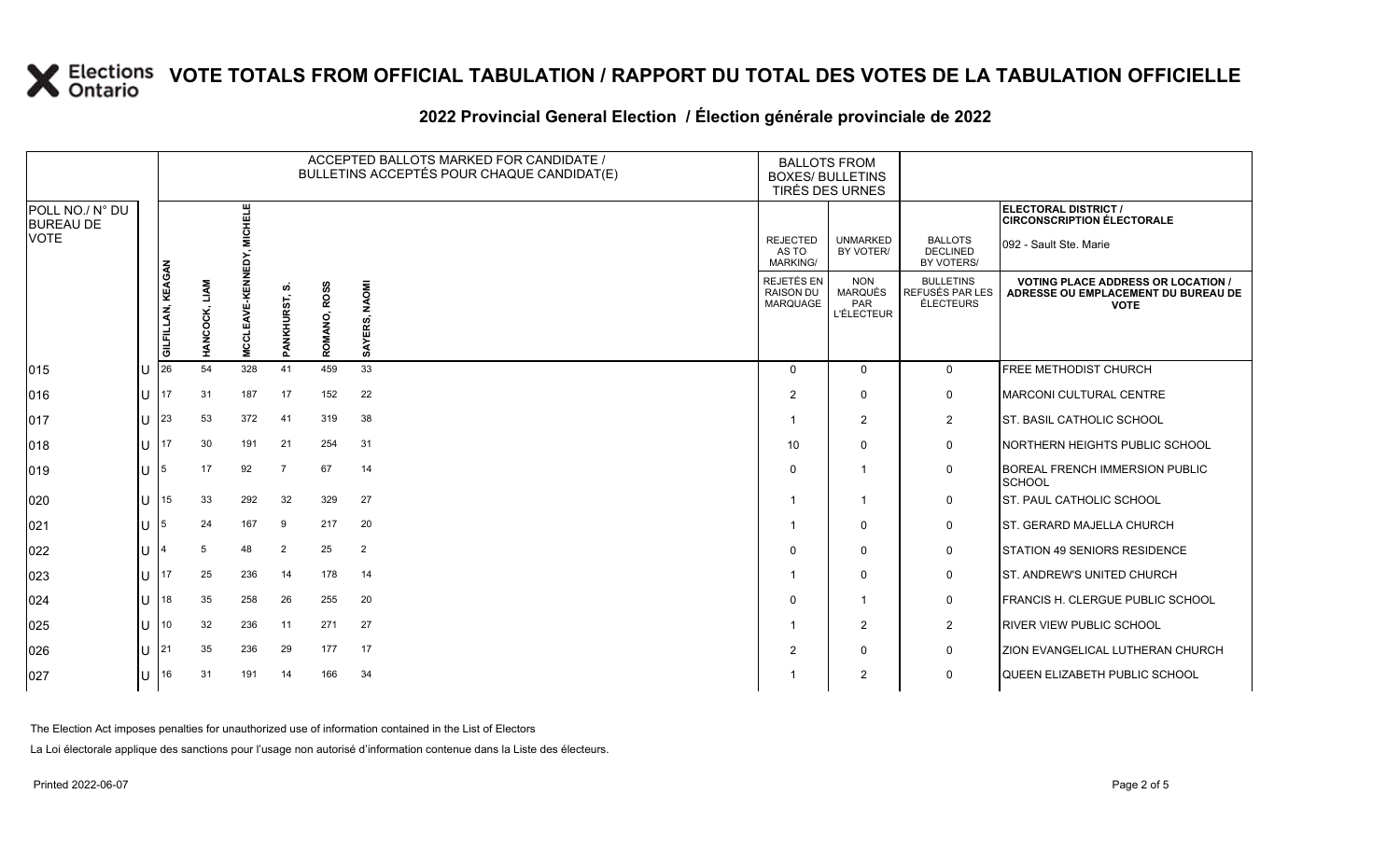### **2022 Provincial General Election / Élection générale provinciale de 2022**

|                                     |                   |                      |                    |                      |                        | ACCEPTED BALLOTS MARKED FOR CANDIDATE /<br>BULLETINS ACCEPTÉS POUR CHAQUE CANDIDAT(E) | <b>BALLOTS FROM</b><br><b>BOXES/ BULLETINS</b><br>TIRÉS DES URNES |                                                          |                                                  |                                                                                                 |
|-------------------------------------|-------------------|----------------------|--------------------|----------------------|------------------------|---------------------------------------------------------------------------------------|-------------------------------------------------------------------|----------------------------------------------------------|--------------------------------------------------|-------------------------------------------------------------------------------------------------|
| POLL NO./ N° DU<br><b>BUREAU DE</b> |                   |                      | 出乳                 |                      |                        |                                                                                       |                                                                   |                                                          |                                                  | ELECTORAL DISTRICT /<br><b>CIRCONSCRIPTION ÉLECTORALE</b>                                       |
| VOTE                                |                   |                      |                    |                      |                        |                                                                                       | <b>REJECTED</b><br>AS TO<br><b>MARKING/</b>                       | <b>UNMARKED</b><br>BY VOTER/                             | <b>BALLOTS</b><br><b>DECLINED</b><br>BY VOTERS/  | 092 - Sault Ste. Marie                                                                          |
|                                     | GILFILLAN, KEAGAN | <b>HANCOCK, LIAM</b> | M≣<br><b>MCCLI</b> | ഗ<br>ANKHURST,<br>o. | <b>ROSS</b><br>ROMANO, | SAYERS, NAOMI                                                                         | REJETÉS EN<br><b>RAISON DU</b><br>MARQUAGE                        | <b>NON</b><br><b>MARQUÉS</b><br>PAR<br><b>L'ÉLECTEUR</b> | <b>BULLETINS</b><br>REFUSÉS PAR LES<br>ÉLECTEURS | <b>VOTING PLACE ADDRESS OR LOCATION /</b><br>ADRESSE OU EMPLACEMENT DU BUREAU DE<br><b>VOTE</b> |
| 028                                 | 12                | 24                   | 188                | 22                   | 212                    | 23                                                                                    | 2                                                                 | 3                                                        | $\mathbf 0$                                      | <b>HOLY CROSS CATHOLIC ELEMENTARY</b><br><b>SCHOOL</b>                                          |
| 029                                 |                   | 33                   | 227                | 18                   | 236                    | 21                                                                                    | 3                                                                 | 0                                                        | $\mathbf 0$                                      | <b>EAST VIEW PUBLIC SCHOOL</b>                                                                  |
| 030                                 | 14                | 39                   | 235                | 17                   | 311                    | 30                                                                                    | $\overline{2}$                                                    | $\mathbf 0$                                              | $\mathbf{1}$                                     | ANNA MCCREA PUBLIC SCHOOL                                                                       |
| 031                                 | 22                | 43                   | 217                | 17                   | 256                    | 23                                                                                    |                                                                   | 0                                                        | 0                                                | <b>EMMANUEL UNITED CHURCH</b>                                                                   |
| 032                                 | 14                | 42                   | 330                | 16                   | 438                    | 21                                                                                    | $\Omega$                                                          | $\mathbf 0$                                              | $\mathbf{1}$                                     | <b>GRAND VIEW PUBLIC SCHOOL</b>                                                                 |
| 033                                 | 22                | 26                   | 342                | 22                   | 356                    | 28                                                                                    | $\overline{2}$                                                    | $\mathbf 0$                                              | 0                                                | <b>PARKLAND PUBLIC SCHOOL</b>                                                                   |
| 034                                 | 15                | 20                   | 130                | 16                   | 134                    | 26                                                                                    | $\Omega$                                                          | $\mathbf 1$                                              | $\mathbf 0$                                      | ST. MARY'S FRENCH IMMERSION C.S.                                                                |
| 035                                 | 25                | 27                   | 281                | 42                   | 396                    | 38                                                                                    | 3                                                                 | 2                                                        | $\mathbf 0$                                      | PINEWOOD PUBLIC SCHOOL                                                                          |
| 400                                 |                   | 4                    | 24                 | $\mathbf 0$          | 22                     | $\overline{2}$                                                                        | $\Omega$                                                          | 0                                                        | $\mathbf{1}$                                     | COLUMBUS CLUB-SAULT STE. MARIE<br><b>HOUSING</b>                                                |
| 401                                 |                   | 11                   | 15                 | 0                    | 33                     | 3                                                                                     | $\Omega$                                                          | $\mathbf 0$                                              | 0                                                | <b>CAMPBELL PLACE APTS.</b>                                                                     |
| 402                                 | 5                 |                      | 19                 | $\overline{2}$       | 8                      | 3                                                                                     | 0                                                                 | $\mathbf 0$                                              | 0                                                | OLD CITY HALL COMPLEX LTD.                                                                      |
| 403                                 |                   | 9                    | 12                 | $\overline{2}$       | 39                     | $\overline{2}$                                                                        | <sup>0</sup>                                                      | 0                                                        | 0                                                | <b>ST. BERNARD'S TOWER</b>                                                                      |
| 404                                 |                   | $\overline{7}$       | 15                 | $\overline{2}$       | 51                     | $\overline{2}$                                                                        |                                                                   | $\mathbf 0$                                              | $\mathbf 0$                                      | <b>HARBOURVIEW CONDOS</b>                                                                       |

The Election Act imposes penalties for unauthorized use of information contained in the List of Electors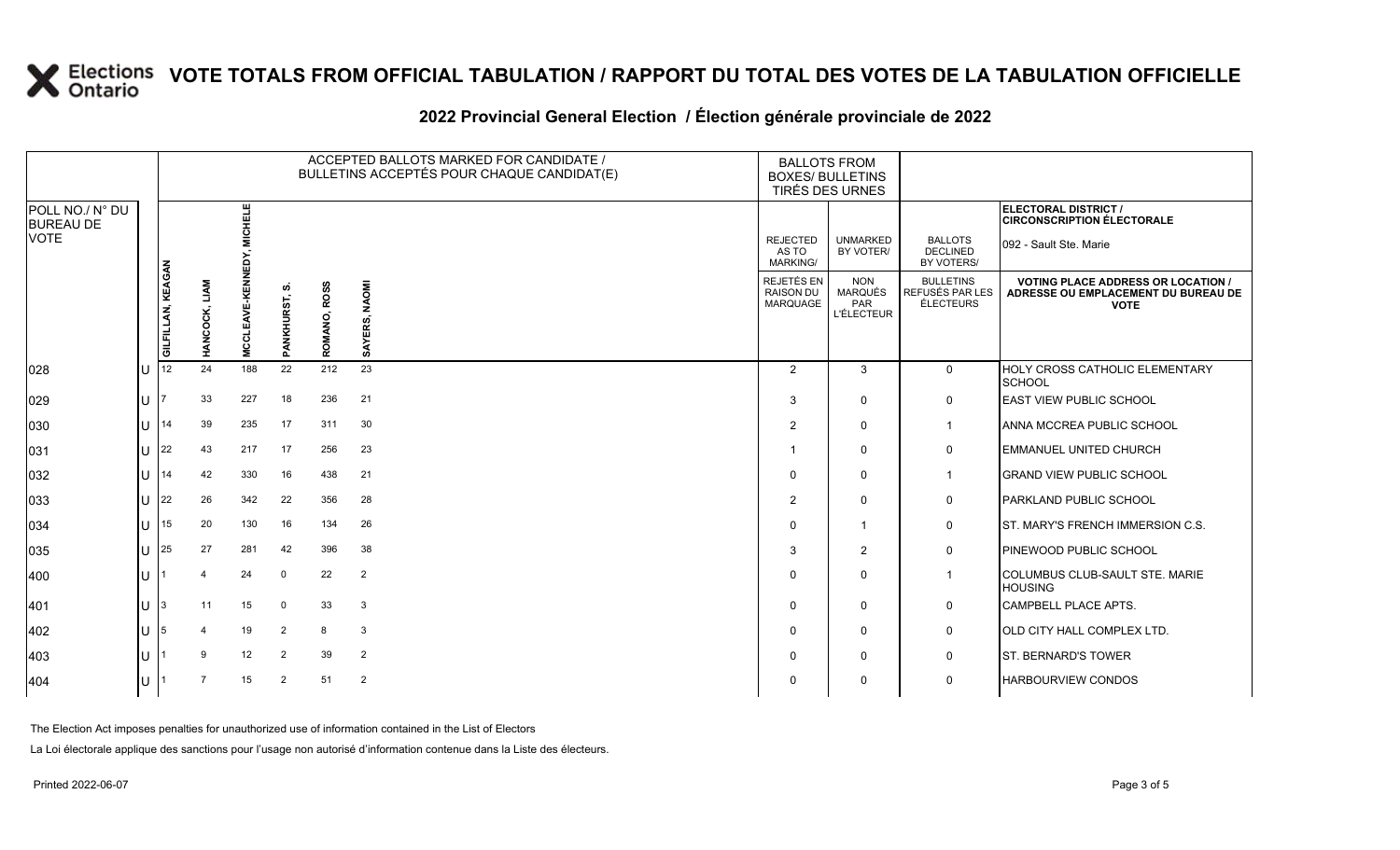### **2022 Provincial General Election / Élection générale provinciale de 2022**

|                                     |           |                   |                |                   |                         |                        | ACCEPTED BALLOTS MARKED FOR CANDIDATE /<br>BULLETINS ACCEPTÉS POUR CHAQUE CANDIDAT(E) | <b>BALLOTS FROM</b><br><b>BOXES/ BULLETINS</b><br>TIRÉS DES URNES |                                                                 |                                                         |                                                                                                 |
|-------------------------------------|-----------|-------------------|----------------|-------------------|-------------------------|------------------------|---------------------------------------------------------------------------------------|-------------------------------------------------------------------|-----------------------------------------------------------------|---------------------------------------------------------|-------------------------------------------------------------------------------------------------|
| POLL NO./ N° DU<br><b>BUREAU DE</b> |           |                   |                | <b>CHELE</b>      |                         |                        |                                                                                       |                                                                   |                                                                 |                                                         | ELECTORAL DISTRICT /<br><b>CIRCONSCRIPTION ÉLECTORALE</b>                                       |
| <b>VOTE</b>                         |           |                   |                |                   |                         |                        |                                                                                       | <b>REJECTED</b><br>AS TO<br><b>MARKING/</b>                       | <b>UNMARKED</b><br>BY VOTER/                                    | <b>BALLOTS</b><br><b>DECLINED</b><br>BY VOTERS/         | 092 - Sault Ste. Marie                                                                          |
|                                     |           | GILFILLAN, KEAGAN | HANCOCK, LIAM  | MCCLEAVE-KENNEDY, | ທ່<br>PANKHURST,        | <b>ROSS</b><br>ROMANO, | <b>NAOMI</b><br>SAYERS,                                                               | REJETÉS EN<br><b>RAISON DU</b><br>MARQUAGE                        | <b>NON</b><br><b>MARQUÉS</b><br><b>PAR</b><br><b>L'ÉLECTEUR</b> | <b>BULLETINS</b><br>REFUSÉS PAR LES<br><b>ÉLECTEURS</b> | <b>VOTING PLACE ADDRESS OR LOCATION /</b><br>ADRESSE OU EMPLACEMENT DU BUREAU DE<br><b>VOTE</b> |
| 700                                 | ΙU        |                   | 2              | 14                | 6                       | 17                     | 2                                                                                     | $\overline{\mathbf{1}}$                                           | $\mathbf{0}$                                                    | $\mathbf 0$                                             | ST. GREGORY'S SENIOR CITIZENS HOMES                                                             |
| 701                                 | lu        |                   | 3              | 23                | $\overline{2}$          | 41                     | $\overline{1}$                                                                        | $\Omega$                                                          | $\Omega$                                                        | 0                                                       | FINNISH REST HOME - UUSI KOTI                                                                   |
| 702                                 | Ш         | $\mathfrak{p}$    | 9              | 14                | $\mathbf 0$             | 30                     | $\overline{1}$                                                                        |                                                                   | $\mathbf{0}$                                                    | 0                                                       | FINNISH REST HOME - KOTITALO                                                                    |
| 703                                 | U         |                   |                |                   |                         |                        | COMBINED WITH 700 / COMBINÉ À 700                                                     |                                                                   |                                                                 |                                                         |                                                                                                 |
| 704                                 | lu        |                   | 5              | 20                | 3                       | 32                     | $\overline{2}$                                                                        | -1                                                                | $\mathbf{1}$                                                    | 0                                                       | FINNISH REST HOME - SUOMI EESTI MAJA                                                            |
| 705                                 | lu-       | 5                 | $\overline{7}$ | 11                | 0                       | 28                     | $\overline{2}$                                                                        | $\Omega$                                                          | $\mathbf{1}$                                                    | $\mathsf{O}$                                            | <b>GREAT NORTHERN RET. HOME</b>                                                                 |
| 706                                 | lu        | 5                 | 29             | 22                | $\Omega$                | 37                     | $\overline{4}$                                                                        |                                                                   | $\mathbf{0}$                                                    |                                                         | <b>F.J. DAVEY HOME</b>                                                                          |
| 707                                 | IU        |                   |                |                   |                         |                        | COMBINED WITH 700 / COMBINÉ À 700                                                     |                                                                   |                                                                 |                                                         |                                                                                                 |
| 708                                 | lu-       | 9                 | 28             | 19                | $\overline{2}$          | 18                     | $\overline{2}$                                                                        | $\Omega$                                                          | $\mathbf 0$                                                     |                                                         | <b>EXTENDICARE MAPLE VIEW</b>                                                                   |
| 709                                 | lu        | $\overline{2}$    | $\overline{2}$ | 5                 | $\mathbf 0$             | $\overline{7}$         | $\overline{1}$                                                                        | $\Omega$                                                          | $\mathbf{0}$                                                    |                                                         | <b>EXTENDICARE VAN DAELE MANOR</b>                                                              |
| 710                                 | <b>IU</b> |                   | 13             | 12                | $\overline{2}$          | 29                     | $\overline{4}$                                                                        | $\Omega$                                                          | $\mathbf{0}$                                                    | 0                                                       | CHARTWELL COLLEGIATE HGTS RET. HOME                                                             |
| 711                                 | lu-       | $\overline{2}$    | 8              | 39                | $\overline{\mathbf{1}}$ | 28                     | $\overline{1}$                                                                        | $\Omega$                                                          | $\mathbf{0}$                                                    | 0                                                       | SENIOR CITIZEN'S DROP OFF CENTRE                                                                |
| 712                                 | lU        | 2                 | 17             | 12                | $\mathbf 0$             | 42                     | $\overline{4}$                                                                        | $\Omega$                                                          | $\mathbf{0}$                                                    | 0                                                       | <b>VILLA SANTA MARIA</b>                                                                        |
| 713                                 |           |                   |                |                   |                         |                        | COMBINED WITH 712 / COMBINÉ À 712                                                     |                                                                   |                                                                 |                                                         |                                                                                                 |

The Election Act imposes penalties for unauthorized use of information contained in the List of Electors